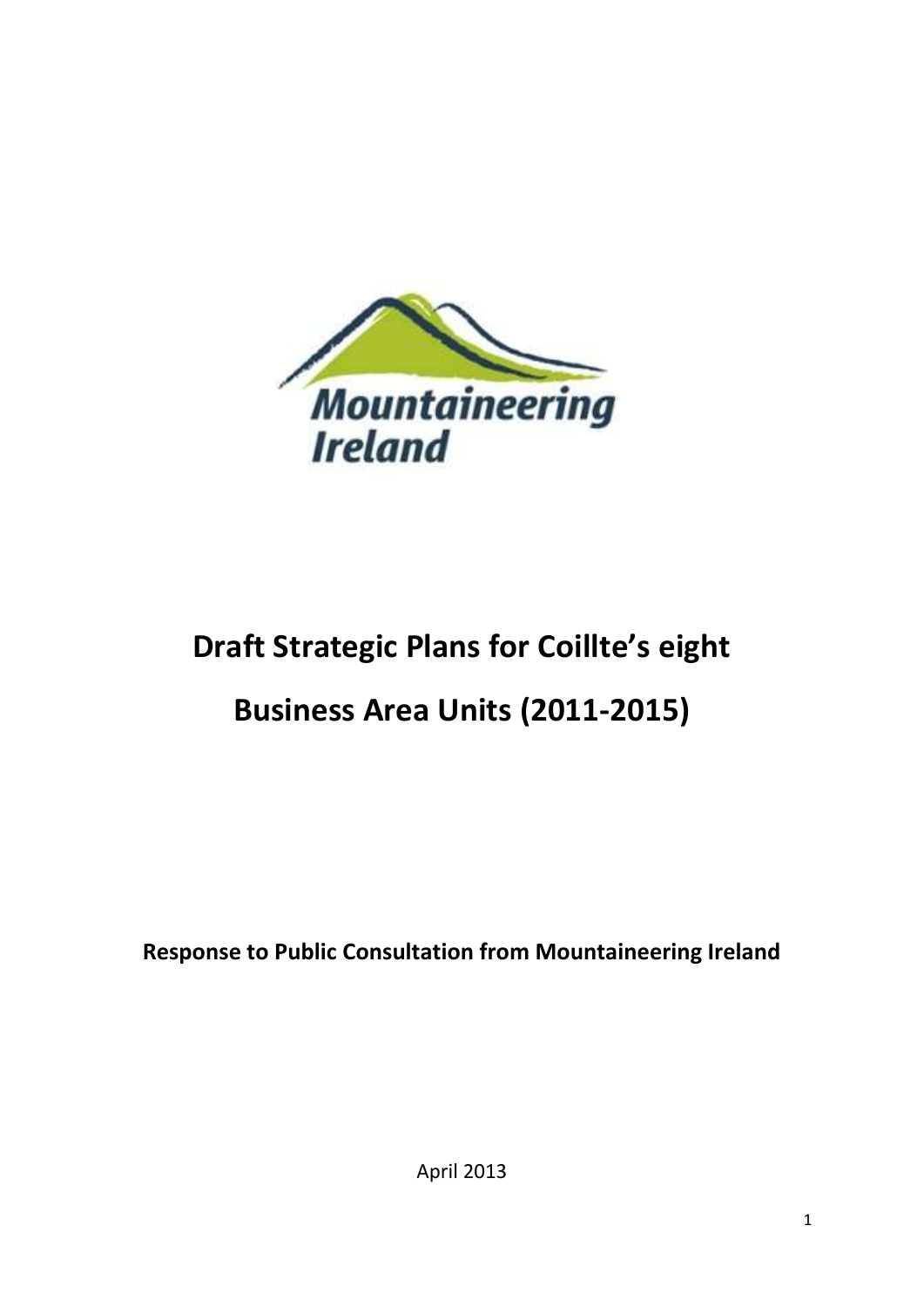#### **Introduction**

Mountaineering Ireland welcomes this opportunity to provide feedback on Coillte's reconfigured strategic plans for the period 2011-2015. As the national representative body for walkers and climbers, Mountaineering Ireland represents the largest recreation user group of Coillte forests. Mountaineering Ireland has been to the forefront of opposition to the proposed sale of harvesting rights to Coillte forests, mainly because of the potential for any change in the management of Coillte's estate to affect access for recreation. Given the current uncertainty over the future of the Coillte estate it is difficult to comment on the revised strategic plans. Consequently this is a generic submission that applies to all Business Area Units (BAU). As an organisation with members in every county, Mountaineering Ireland should be included on the list of stakeholders for each BAU.

Mountaineering Ireland believes that Coillte's core purpose of enriching lives locally, nationally and globally through innovative and sustainable management of natural resources is appropriate, particularly for a state-owned company that owns 7% of Ireland's landmass. While Mountaineering Ireland appreciates the reasons for the changes in Coillte's organisational structure it is our view that the title 'Business Area Unit' does not reflect Coillte's purpose, its contribution to national socio-economic well-being, or the fact that the estate is managed in accordance with Sustainable Forest Management principles.

#### **Vision**

Mountaineering Ireland is broadly supportive of the Vision in each of the strategic plans; however we are concerned that the only reference to recreation is in terms of recreational sites as part of tourism infrastructure. Significant health and well-being benefits flow to Ireland's population from the recreational enjoyment of the Coillte estate. A focus towards tourism benefit could result in investment in recreation infrastructure being weighted towards tourist areas and away from centres of greater population. Mountaineering Ireland would like to see the following added to the Vision:

'The public will gain health and well-being benefits from enjoying a range of recreation activities in the forests;'

# **Recreation**

A key concern for Mountaineering Ireland is that recreation planning should consider all Coillte lands, not just those identified as 'Recreation Areas'. We were pleased to see the reference in section 2.3 of each plan to the expansive nature of recreation activity within the Coillte estate and the variety of recreation opportunities provided by Coillte.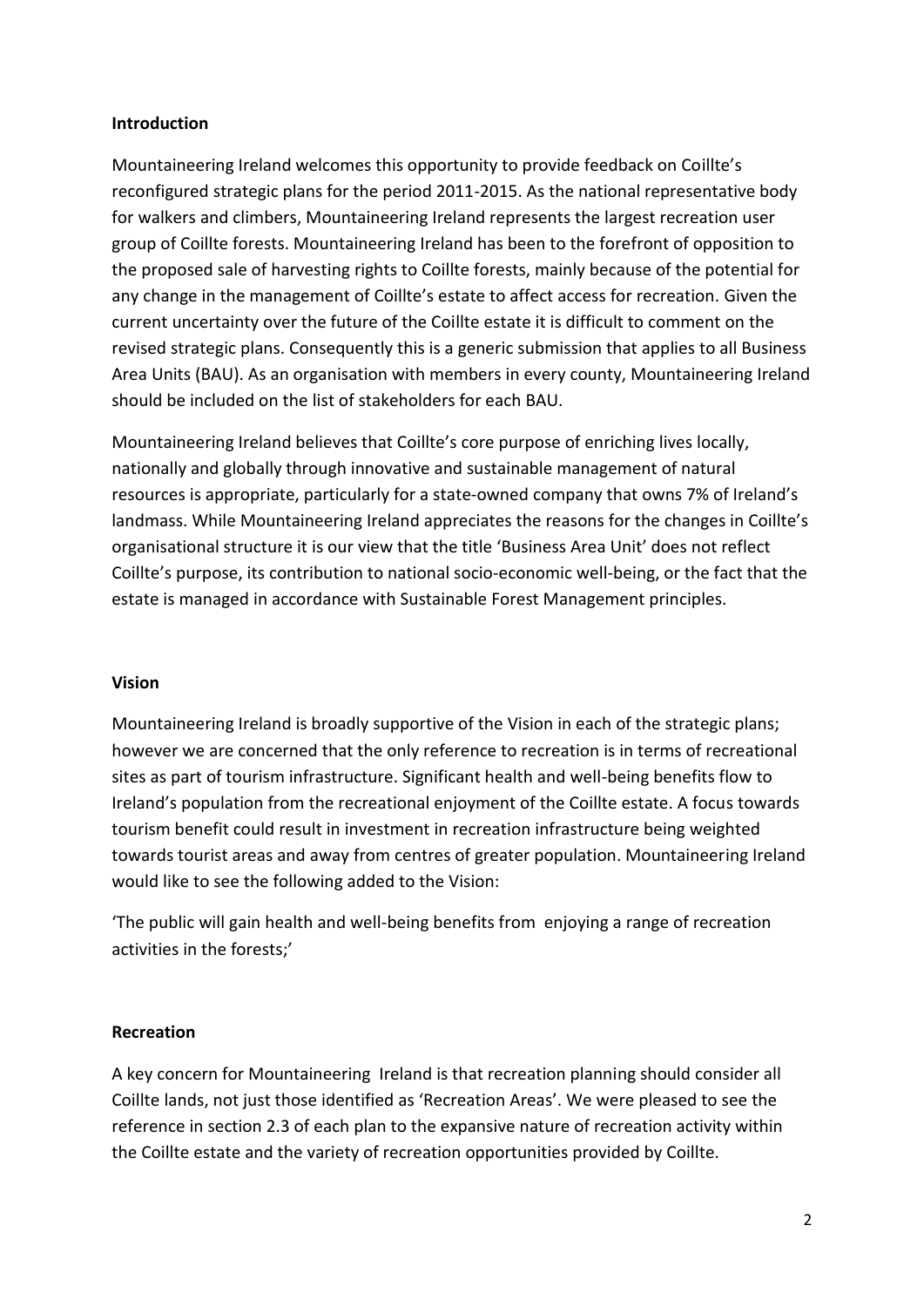Mountaineering Ireland welcomes the commitment to develop BAU recreation plans. As a recreation plan has been promised for a number of years for the E1 (South Dublin Wicklow) district, we ask that the plan for the South East Leinster BAU be prepared without further delay as a model for other BAUs. Due to the nature of this plan it will be important that Coillte engages in consultation with recreational users, local communities, Rural Recreation Officers and other bodies with a role in recreation in the BAU. Mountaineering Ireland looks forward to contributing to this process.

From a hillwalking point of view, the development of further mountain access routes is desirable and again Mountaineering Ireland, in conjunction with local members, would be keen to assist in identifying suitable routes and possibly liaising with adjoining landowners, or managing the route on an ongoing basis.

Coillte plays an important role in facilitating car parking for recreational users. Unfortunately some existing car parks near Enniskerry, Co. Wicklow were closed about six years ago. As a result people are parking on the roadside and exposed to danger. This isn't a satisfactory situation, not least in an area with very high levels of recreation activity. Where it isn't possible to reach agreement with a local person to open and close barriers, Mountaineering Ireland would like to see further automatic barriers introduced, as has been done recently in the Dublin Mountains. We are aware that there is a cost associated with this, but experience in Britain, and a few locations in Ireland, has shown that walkers are prepared to pay a reasonable charge ( $\epsilon$ 2 to  $\epsilon$ 3) for parking facilities, particularly where there are cameras or other security features. The provision of parking to meet recreational demand should be considered in the preparation of BAU recreation plans.

Coillte may at times receive requests for licences for events that extend onto adjoining land. With regard to events in upland areas, Mountaineering Ireland encourages Coillte to direct event organisers to Mountaineering Ireland's Policy and Guidelines on Organised Events in Ireland's Upland Areas. Due to poor route choice or large numbers involved, some events have resulted in negative impacts such as frustration for landowners, unnecessary risk to participants and damage to the mountain environment – which is in places very fragile and susceptible to damage from trampling. This document includes practical guidelines for event organisers, as well as links to further information. Overall the policy should help organisers deliver events that are positive for participants, the environment, and the local community (see [http://www.mountaineering.ie/documentbank/uploads/MI%20Events%20Policy%20-](http://www.mountaineering.ie/documentbank/uploads/MI%20Events%20Policy%20-%20final%20-Mar%202012.pdf) [%20final%20-Mar%202012.pdf\)](http://www.mountaineering.ie/documentbank/uploads/MI%20Events%20Policy%20-%20final%20-Mar%202012.pdf).

#### **Land sales**

It is Mountaineering Ireland's view that should there be any sale of Coillte's harvesting rights, it must be a condition of sale that the new owners adhere to these strategic plans and that they maintain Coillte's open forest policy.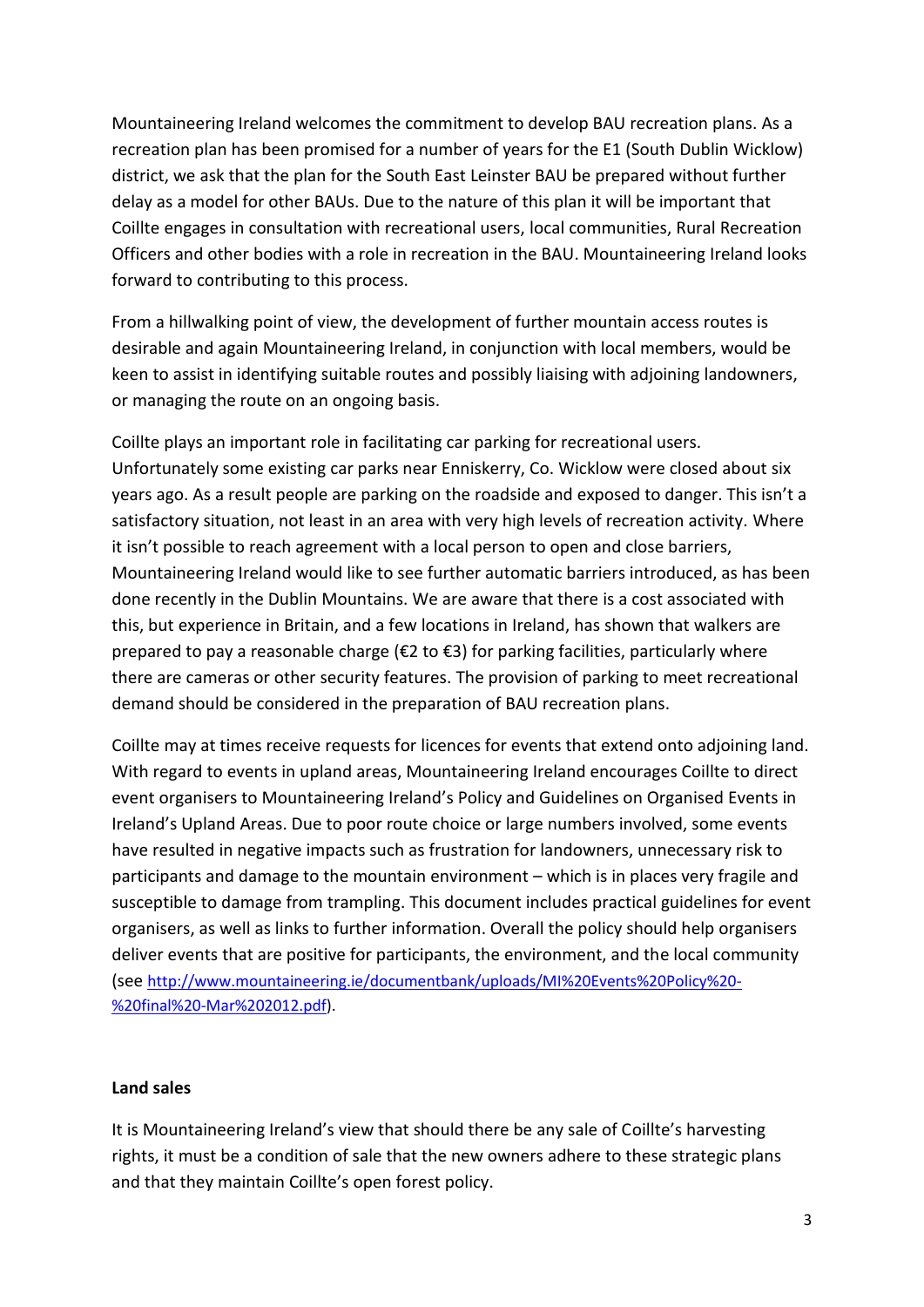Mountaineering Ireland was very concerned to learn that a 450ha block of mature forest in Co. Donegal was offered for sale in late 2012 without even mentioning in the sale literature that this was Coillte property. The Coillte estate is publicly owned land and it should be managed for the benefit of current and future generations of Irish people. Mountaineering Ireland accepts that small scale land sales take place from time to time; however we request that all stakeholders the BAU should be consulted prior to the sale of any blocks exceeding 50ha.

#### **Benefits of Coillte**

The apathy surrounding the proposed sale of harvesting rights to the Coillte estate highlighted the poor public understanding and appreciation of the public good benefits delivered by Coillte. Mountaineering Ireland urges Coillte to do more to raise awareness of Sustainable Forest Management, the proportion of land managed that is not planted, the area managed for biodiversity, Coillte's open forest policy and other ecosystem services such as flood mitigation and carbon storage. These benefits are mentioned in Section 1.5 of the draft plans, but there appear to be no actions associated with raising public awareness on this. Some of this could be achieved through advertising, information on [www.coillteoutdoors.ie,](http://www.coillteoutdoors.ie/) the use of social media, signage at Coillte forests, contributing articles to recreation magazines and community newsletters and generally emphasising these many benefits in any engagement with the general public, local communities, environmental organisations and recreation groups. This public support could be valuable if there are further attempts to dispose of Coillte's assets.

#### **Renewable energy projects**

Mountaineering Ireland is aware of the importance of renewable energy projects within Coillte's revenue stream and we are supportive of the principle of sustainable, renewable energy developments within Ireland, however particular caution must be exercised with regard to proposals for development in upland areas. Compared with neighbouring countries such as Wales and Scotland, Ireland has a limited amount of upland, and much less unspoilt and unaltered upland.

Mountaineering Ireland asks to be consulted with regard to any proposals for renewable energy developments that affect land over 300 metres. Mountaineering Ireland urges Coillte to exercise extreme caution in the consideration of possible wind farm developments in upland areas for the following reasons:

- $\circ$  Wind turbines are strikingly prominent in the landscape and on elevated sites they are visible over a broad area;
- $\circ$  Construction, operation and decommissioning would cause disturbance to fragile upland habitats, wildlife, hydrology and our traditional landscape pattern;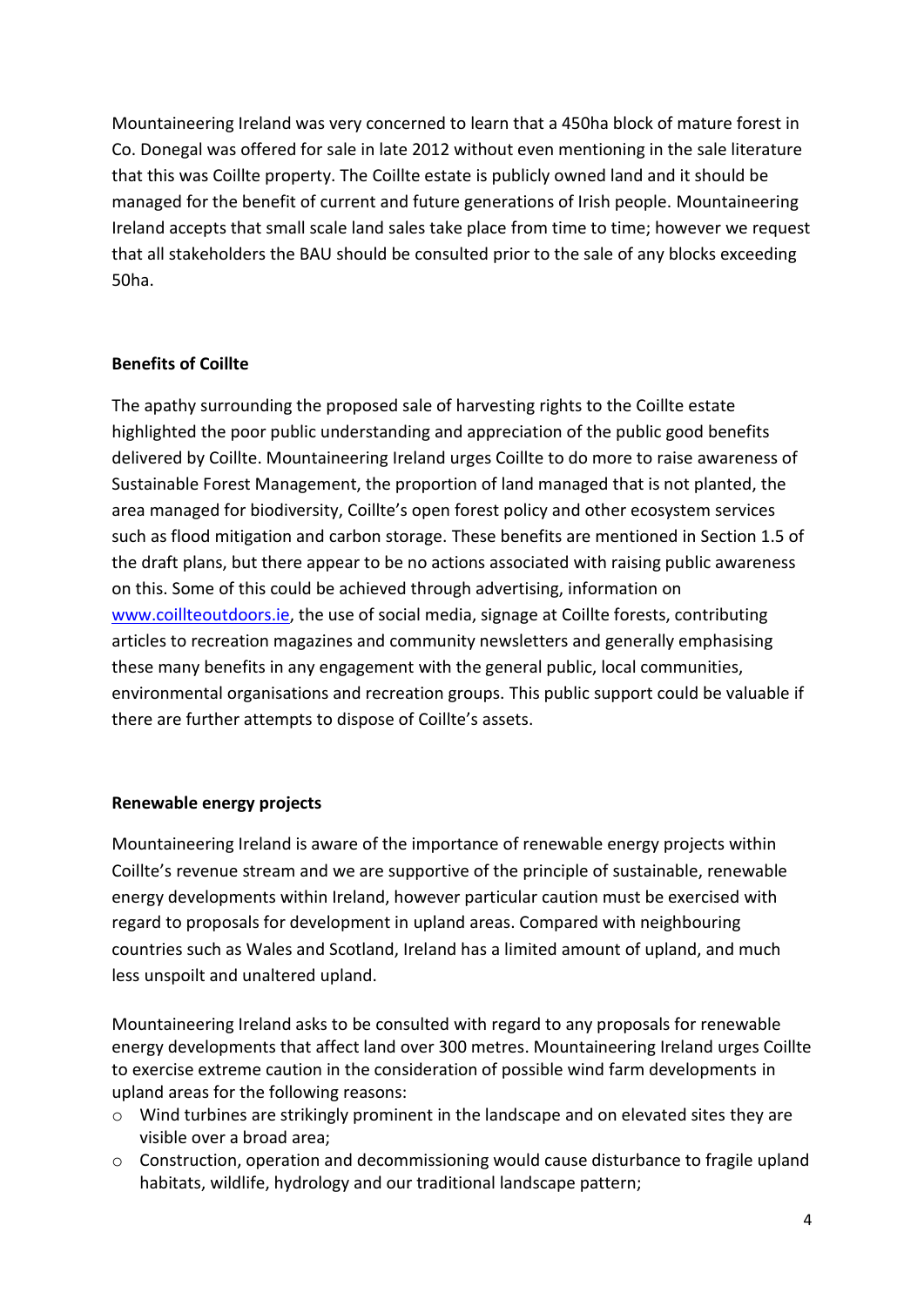- o The loss of wildness and scenic quality detracts from the recreation experience, and could discourage tourism resulting in loss of valuable income.
- $\circ$  Ireland's uplands are our largest areas of relatively wild land. These areas have an intrinsic value. The economic gain from locating wind-farms in remote areas may not offset the long-term cost in terms of loss of scenic quality and ecological damage.

Mountaineering Ireland would like to see the following two points added to the list of considerations in Section 1.2:

'Minimising the landscape impact of windfarms through careful siting and design.'

'Considering the impact on recreational users, and also the opportunity there may be when developing a wind farm to put in trails or other recreational facilities.'

#### **Felling**

Mountaineering Ireland has had feedback from members that warning signs associated with felling are not always removed when work is completed. Furthermore, as these signs are left up for the duration of work, people miss out on recreation opportunities on days when no forestry operations are taking place. Some people choose to ignore the warning signs and this has probably caused concern at times for Coillte staff and contractors. Mountaineering Ireland recommends that temporary signs are put in place a when forestry operations are being carried out; this could be a simple sandwich board. Every effort should be made to remove all warning signs as soon as work is completed.

Mountaineering Ireland appreciates the change made to the strategic plans to regain vistas, by ensuring that re-planting does not encroach on mountain summits.

#### **Forest management issues**

There is continued damage to upland habitats from irresponsible use of off-road vehicles, with many vehicles gaining access to the hills through Coillte forestry. Coillte's use of boulders to block access by off-road vehicles is helping to reduce the amount of irresponsible motorised vehicle activity in some areas. These efforts should be continued.

# **Support from the recreation community**

Recreational users that regularly use Coillte's forests are in a good position to support Coillte in addressing forest management issues. Mountaineering Ireland would be very happy to encourage members to report concerns such as dumping, fires, off-road vehicle damage and any damage to trails on Coillte property. Requests for support can be